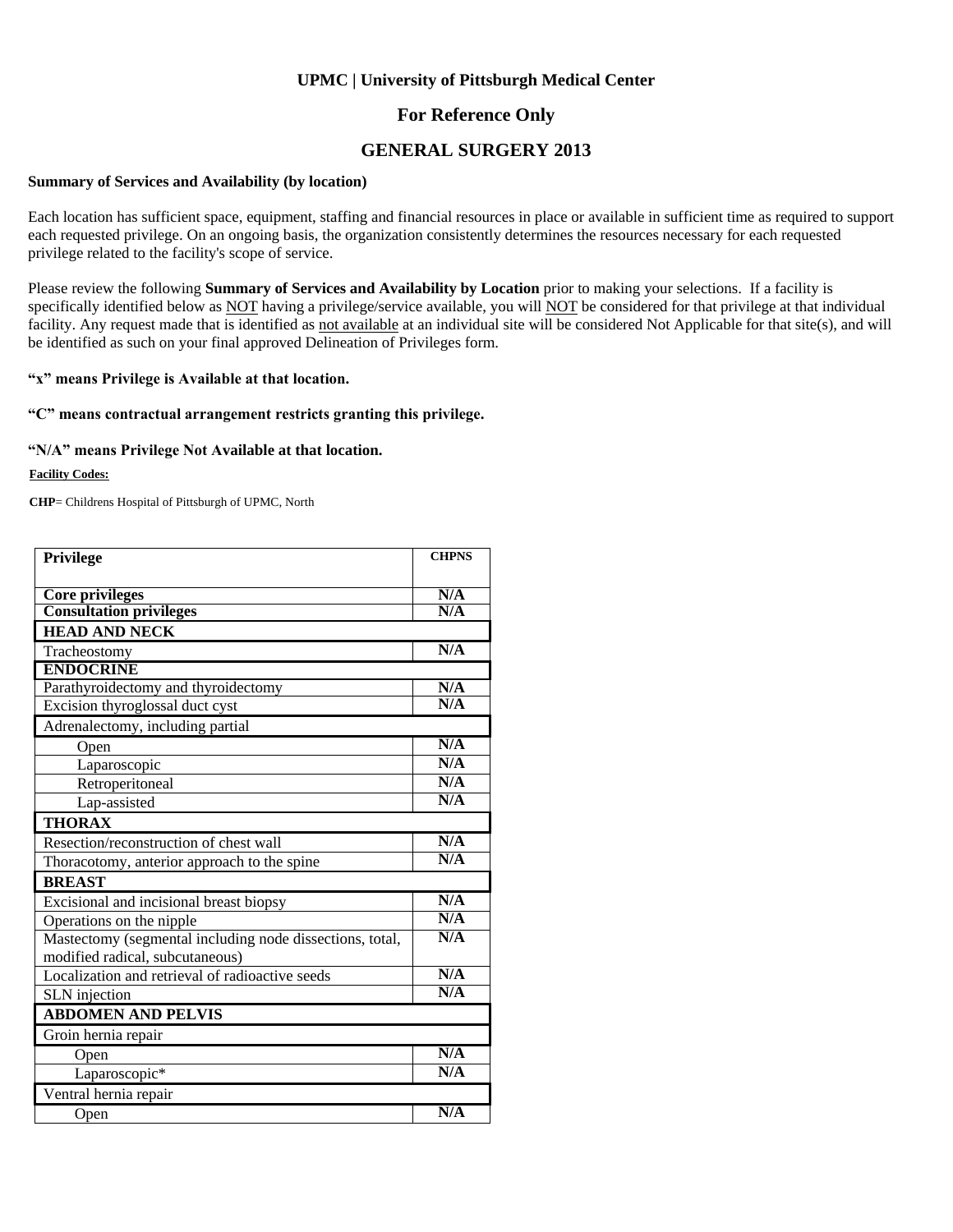# **For Reference Only**

# **GENERAL SURGERY 2013**

Page 2 of 5

| <b>Privilege</b>                                            | <b>CHPNS</b> |
|-------------------------------------------------------------|--------------|
| Laparoscopic*                                               | N/A          |
| Umbilical hernia repair                                     |              |
| Open                                                        | N/A          |
| Laparoscopic <sup>*</sup>                                   | N/A          |
| Peritoneal/retroperitoneal dissection (e.g. for exposure of | N/A          |
| the spine or lymphadenectomy)                               |              |
| Exploratory laparotomy/laparoscopy                          | N/A          |
| Diaphragmatic Herniorrhaphy                                 | N/A          |
| <b>ALIMENTARY TRACT</b>                                     |              |
| Esophagectomy                                               | N/A          |
| Nissen fundoplication                                       |              |
| Open                                                        | N/A          |
| Laparoscopic                                                | N/A          |
| Gastrectomy, gastroenterostomy, gastrostomy                 |              |
| Open                                                        | N/A          |
| Laparoscopic*                                               | N/A          |
| Vagotomy except highly selective                            | N/A          |
| Highly selective vagotomy                                   |              |
| Open                                                        | N/A          |
| Laparoscopic*                                               | N/A          |
| Cholecystectomy (all techniques), cholecystostomy,          | N/A          |
| common bile duct exploration                                |              |
| Appendectomy                                                |              |
| Open                                                        | N/A          |
| Laparoscopic                                                | N/A          |
| Incision, excision, resection of intestine, including       | N/A          |
| placement of enterostomy                                    |              |
| Hemorrhoidectomy, Stapled hemorrhoidectomy,                 | N/A          |
| sphincterotomy, fistulotomy and other techniques            | N/A          |
| Transanal excision/fulguration of anorectal<br>mass         |              |
| Repair enterocele/rectocele*                                | N/A          |
| Reconstructive perineal procedures (sphincteroplasty,       | N/A          |
| repair vesico-vaginal-enteric fistula)*                     |              |
| Colectomy (all)/colostomy                                   |              |
| Open                                                        | N/A          |
| Laparoscopic*                                               | N/A          |
| Transanal                                                   |              |
| <b>TEMIS</b>                                                | N/A          |
| <b>TEMS</b>                                                 | N/A          |
| Splenectomy                                                 |              |
| Open                                                        | N/A          |
| Laparoscopic*                                               | N/A          |
| Abdominoperineal resection                                  |              |
| Open                                                        | N/A          |
| Laparoscopically assisted*                                  | N/A          |
| Restorative proctocolectomy*                                | N/A          |
| Adrenalectomy, including partial                            | N/A          |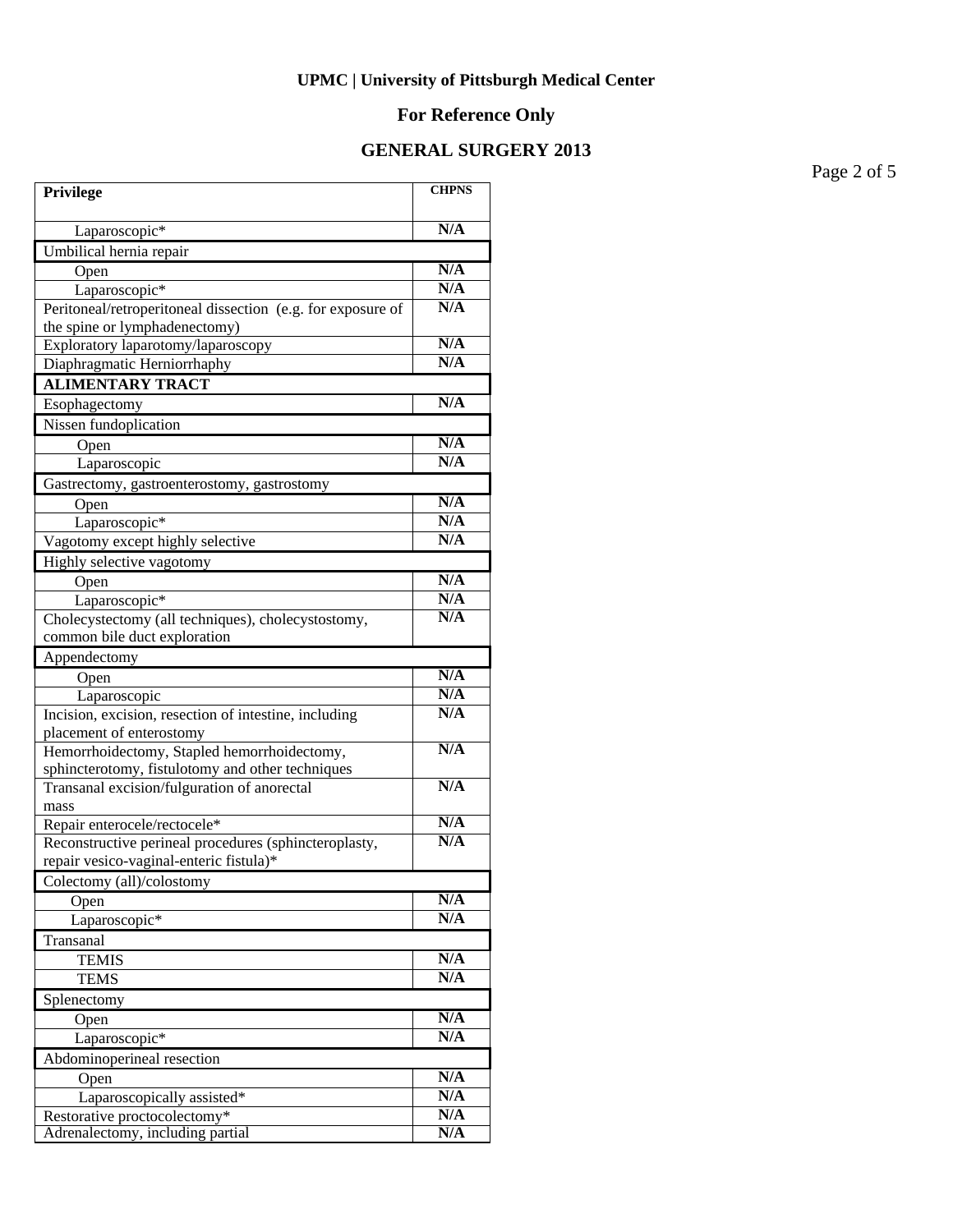### **For Reference Only**

### **GENERAL SURGERY 2013**

**Privilege CHPNS** Liver resections\* Open **N/A**  Laparoscopic **N/A** Pancreas resections/debridement Open **N/A** Laparoscopic **N/A**<br>reatectomy N/A Pancreatectomy **GENITOURINARY TRACT (In conjunction with other procedures) Insertion cystostomy tube N/A**<br> **Partial cystectomy bladder repair** N/A Partial cystectomy, bladder repair **N/A**<br>Nephrectomy **N/A** Nephrectomy **N/A**<br>Hysterectomy **N/A** Hysterectomy **N/A**<br>Salpingooophorectomy **N/A** Salpingooophorectomy **SKIN/SOFT TISSUE/BONE** Regional lymph node dissections, partial/complete including sentinel node techniques Cervical **N/A** Axillary **N/A** Mediastinal **N/A**<br>Periaortic **N/A** Periaortic Pelvic **N/A** Sentinel Node Biopsy<br>Skin grafting, partial and full thickness<br>N/A Skin grafting, partial and full thickness Fasciotomy **N/A** Amputations **N/A** Biopsy peripheral nerve **N/A TRAUMA** Pericardial window/pericardiocentesis **N/A** Lung lobectomy **N/A**<br>Pneumonectomy **N/A** Pneumonectomy **N/A**<br>Procedures on Esophagus **N/A** Procedures on Esophagus **N/A**<br>
Teletrauma **N/A Teletrauma ENDOSCOPY** Esophagogastroduodenoscopy/biopsy **N/A** Esophageal stent placement **N/A**<br> **Percutaneous endoscopic gastrostomy** N/A Percutaneous endoscopic gastrostomy **N/A**<br>
Larvngoscopy **N/A** Laryngoscopy **N/A** Bronchoscopy/biopsy **N/A**<br>Anosconv/Proctoscopy **N/A** Anoscopy/Proctoscopy Sigmoidoscopy/Colonoscopy/Biopsy/ Polypectomy/Stents **N/A BURN SURGERY** N/A **INTRAOPERATIVE ULTRASOUND N/A ULTRASOUND** Focused Abdominal Sonogram for Trauma (FAST) **N/A VIDEOMAPPING**

Page 3 of 5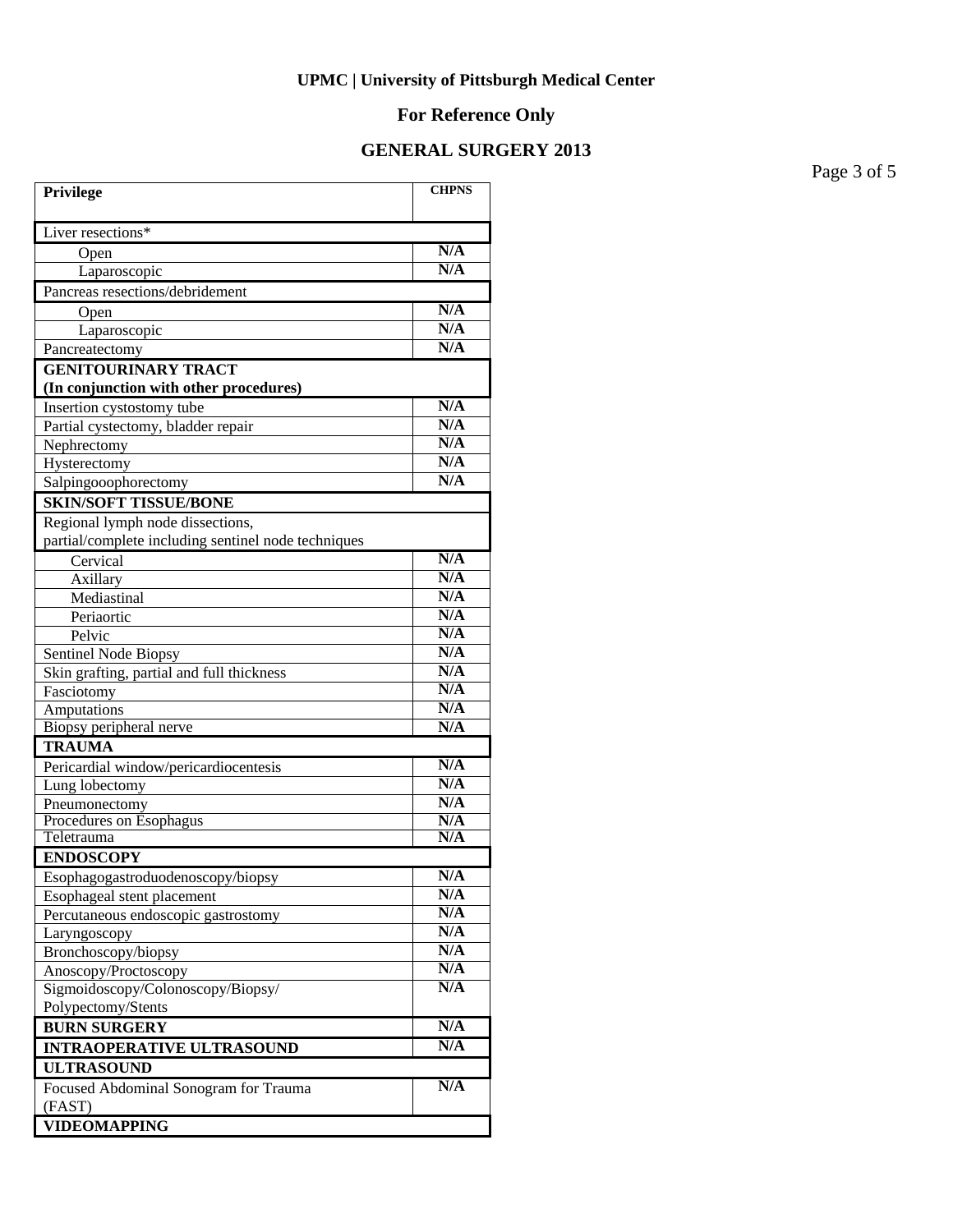# **For Reference Only**

# **GENERAL SURGERY 2013**

Page 4 of 5

| Privilege                                                                         | <b>CHPNS</b> |
|-----------------------------------------------------------------------------------|--------------|
| Videoassisted parathyroidectomy/thyroidectomy                                     | N/A          |
| Videoassisted neuroendocrine tumor resection                                      | N/A          |
| <b>Intraoperative Nuclear Mapping (Gamma Probe)</b>                               | N/A          |
| <b>ROBOTICS (Certificate Required)</b>                                            | N/A          |
| <b>FLUOROSCOPY</b> (Certificate Required)                                         | N/A          |
| <b>LASER</b>                                                                      |              |
| Nd:YAG                                                                            | N/A          |
| CO <sub>2</sub>                                                                   | N/A          |
| KTP:YAG                                                                           | N/A          |
| Argon                                                                             | N/A          |
| Excimer-308 nm                                                                    | N/A          |
| Diode-532 nm                                                                      | N/A          |
| Diode- 630 nm                                                                     | N/A          |
| Diode-810 nm                                                                      | N/A          |
| Diode (Indigo)-832 nm                                                             | N/A          |
| Ho:YAG                                                                            | N/A          |
| <b>ANESTHESIA</b>                                                                 |              |
| Moderate Sedation                                                                 | N/A          |
| <b>CRITICAL CARE</b>                                                              |              |
| Medical supervision of intensive care unit patients,                              | N/A          |
| emergency transport, critical illness, and multi-system                           |              |
| organ failure                                                                     |              |
| Arterial catheter insertion                                                       | N/A          |
| Central venous and percutaneous dialysis catheter                                 | N/A          |
| insertion                                                                         |              |
| Pulmonary artery catheter insertion                                               | N/A          |
| Pericardiocentesis                                                                | N/A          |
| Interpretation and management of hemodynamic data                                 | N/A          |
| Initiation and management of vasoactive and/or anti-                              | N/A          |
| arrhythmic drug infusions                                                         | N/A          |
| Debrillation/cardioversion                                                        | N/A          |
| Transthoracic echocardiography (limited)                                          | N/A          |
| Airway management of the non-intubated patient                                    | N/A          |
| Endotracheal intubation (oral, nasal)                                             | N/A          |
| Cricothyrotomy                                                                    | N/A          |
| Percutaneous tracheostomy                                                         | N/A          |
| Bronchoscopy                                                                      | N/A          |
| Thoracentesis                                                                     | N/A          |
| Thoracostomy tube insertion/management                                            | N/A          |
| Mechanical ventilation - initiation and management                                | N/A          |
| Renal replacement therapy management<br>Nutritional management of the ICU patient | N/A          |
| Lumbar puncture                                                                   | N/A          |
| Intercostal nerve block                                                           | N/A          |
| Cardiopulmonary resuscitation                                                     | N/A          |
| Abdominal paracentesis                                                            | N/A          |
| Diagnostic ultrasonography                                                        | N/A          |
| Fluoroscopy                                                                       | N/A          |
| Administration of intermittent and continuous sedation,                           | N/A          |
|                                                                                   |              |